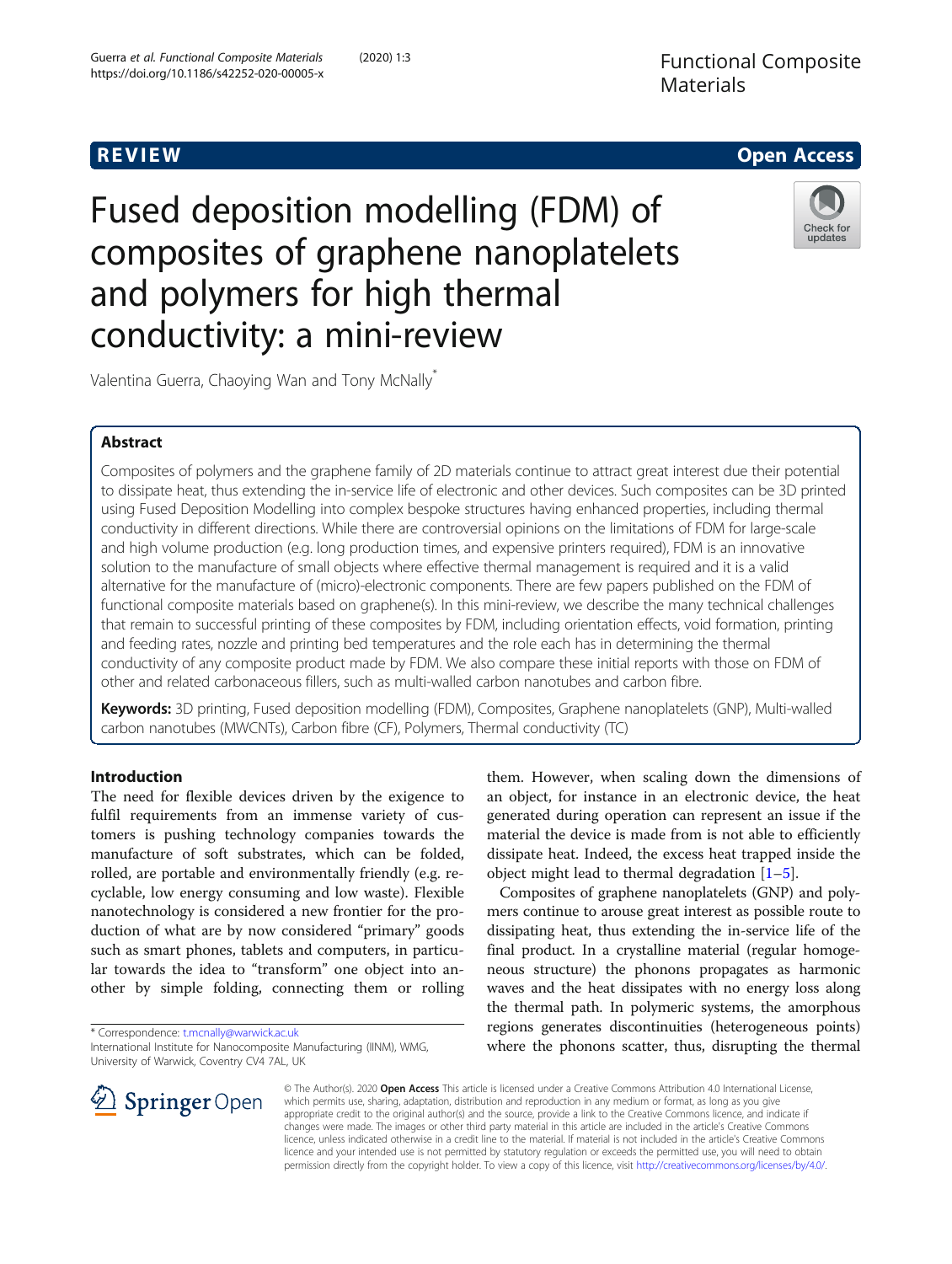path [\[6\]](#page-10-0) (and references therein). For that reason, polymers are thermal insulators yet the addition of functional fillers such as GNPs, which are thermal conductors, to polymers may allow the manufacturing of thermally conductive composites. The basic concept is to create a 3D conductive interconnecting GNP network dispersed and distributed throughout the polymer matrix so that the external thermal impulse is transferred from the polymer chains to the GNP particles throughout the composite [[3](#page-10-0), [7,](#page-10-0) [8](#page-10-0)], with negligible phonon scattering.

Fused deposition modelling (FDM) may be employed as a manufacturing process to create highly thermally conductive objects for applications such as flexible nanotechnology. To the best of our knowledge, just a few papers have been published on GNP composites with thermoplastics processed by FDM [\[9](#page-10-0), [10](#page-10-0)]. In this short review, we highlight the role of FDM as an innovative process and describe the technical challenges still to be overcome to produce objects with enhanced thermal conductivity (TC) made from composites of GNP and thermoplastics by FDM.

## Fused deposition model (FDM)

The ability to build up complex functional structures in a relatively fast and inexpensive manufacturing process makes additive manufacturing (AM) technology, commonly known as 3D printing, very attractive to both industry and academia  $[11–15]$  $[11–15]$  $[11–15]$  $[11–15]$ . It allows for objects to be built layer-by-layer based on Computer-Aided Design (CAD) software where the objects are modelled as a series of cross-section slices [\[15](#page-10-0)]. With the increase demand for light-weight materials having tailored properties suitable for specific applications, there continues to intense interest in thermoplastics processed by AM. While the AM approach has limitations currently with regard large-scale production as well as with high volumes of bulky objects (i.e. long production times and, bespoke expensive printers are required), it is an innovative solution to manufacturing micro-size objects [[16](#page-10-0), [17\]](#page-10-0). Indeed, the ability to control the size of objects on small-scale dimensions renders AM a valid alternative in application areas such as microelectronics.

To date, polymers such as acrylonitrile butadiene styrene (ABS), poly(lactic acid) (PLA), poly (caprolactone) (PCL), poly (carbonate) (PC) and poly (ether-ether-ketone) (PEEK) among others have been printed by FDM, a specific AM technique usually employed for thermoplastics [[11,](#page-10-0) [18,](#page-10-0) [19\]](#page-10-0). In the FDM process with a platform moving in the direction perpendicular to the nozzles (z direction), a polymer filament is fed to the printer by a roller mechanism and addressed to a liquefier where it is heated above its glass transition temperature  $(T_g)$ . The filament, still solid, acts as a piston pushing the molten polymer through the head print nozzle, which moves in the x-y plane, thus placing the material onto a sliding platform moving in vertical direction (z). When the first layer is completed, the platform slides down allowing a second layer to be placed onto the previous one. The layers adhere to each other as they cool down and the process ends once the entire CAD-programmed structure has been built [[9](#page-10-0), [20,](#page-10-0) [21](#page-10-0)]. The FDM process is represented in Fig. [1](#page-2-0) [[22](#page-10-0)].

# Requirements for FDM processing

FDM is basically an extrusion process where the homogeneity of the feedstock material as well as the thermal, mechanical and rheological properties are key features to guarantee the continuity of the printing process and the quality of the final product  $[10]$  $[10]$ .

# (Nano) filler distribution and dispersion

The printing ability of thermoplastic composites is highly affected by filler dispersion and distribution in the polymer matrix since the filler particles can agglomerate and may clog the print head nozzles causing print jam  $[10]$  $[10]$ . This is detrimental for continuity of the process hence the quality of the final product, since any interruption during the printing process produces poor quality products [[10\]](#page-10-0). Therefore, a preliminary mixing step is required for filled thermoplastic polymers to obtain homogeneous composites. By way of example, extrusion is the most common technique used to process thermoplastics and their composites since it is relatively cheap and environment-friendly, thus very attractive to industry. In particular, twin-screw extruders are largely employed as they are effective mixer and have devolatilization capability. Moreover, the ability to modify the shape of the die makes extrusion a flexible process to manufacture material in long filaments with a desired diameter suitable for feeding to FDM printers [[23](#page-10-0)–[26](#page-10-0)].

It is important to highlight that filler dispersion and distribution in the polymer matrix depends on several factors. Besides processing, compatibility between composite components, surface interaction and filler particle geometry are also key factors to consider in trying to achieve homogeneous composites having enhanced chemical, physical and mechanical properties [\[6](#page-10-0), [27,](#page-10-0) [28](#page-10-0)] (and references therein).

# Thermal properties of the feedstock

An understanding of the thermal properties of the feedstock composite material is also essential. The material must be heated above the glass transition temperature  $(T_g)$  of the polymer matrix when extruded through the nozzles and has to remain soft during printing to guarantee a suitable flow, without degrading.

For semi-crystalline polymers, the nozzle temperature is set close to the melting temperature  $T_m$  (glass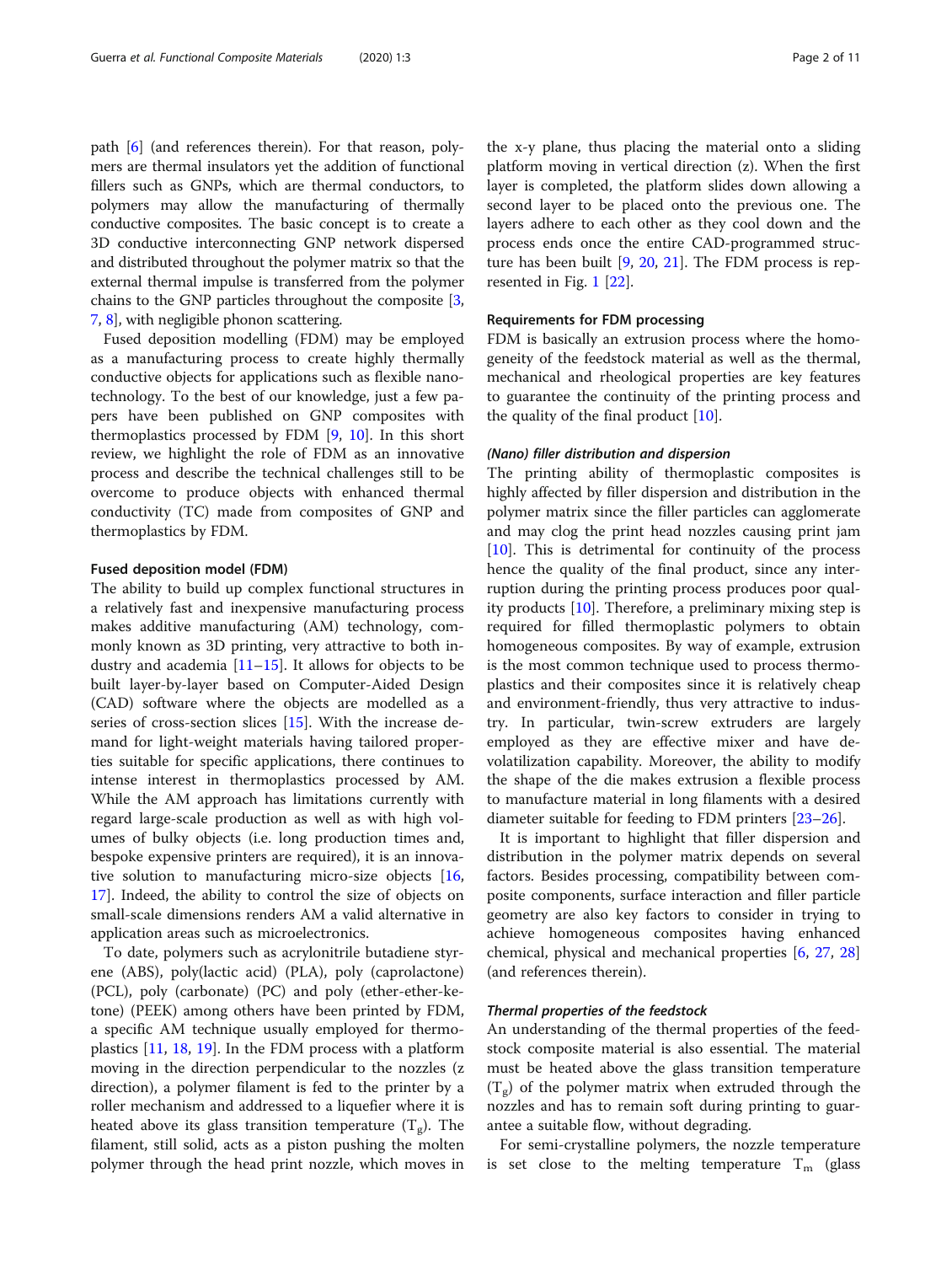<span id="page-2-0"></span>

transition temperature  $(T_g)$ , for amorphous polymers), which has not to be high, to prevent severe processing conditions. On the contrary, the degradation temperature  $T_{\text{deg}}$  should be high enough and not fall within the processing temperature range [[29](#page-10-0)]. After printing, the material is cooled down below its crystallization temperature  $T_c$  ( $T_g$  in case of amorphous polymers). It is important that the printed layer is still slightly warm but not totally molten when the next layer is deposited, to allow adhesion between the layers without shape deformation. Experimental evidence has shown that for a successful printing procedure  $T_c$  and  $T_m$  should differ by about 5–10 °C [[30\]](#page-10-0).

Choosing the right range of temperature could be challenging when it comes to processing composites since the filler may alter the properties of the neat polymer. For instance, GNP may increase both  $T_g$  and  $T_m$  of the polymer [[31](#page-10-0)–[33\]](#page-10-0), but not the  $T_{\text{deg}}$ , thus reducing the range of processing temperatures available. Therefore, the choice of the right polymer matrix having a sufficient high  $T_{\text{deg}}$ must also be considered for the FDM process.

To facilitate the printing procedure, the coefficient of thermal expansion (CTE) of the material has to be low. That is, neither expansion nor contraction has to occur during processing [[34\]](#page-10-0). This is important to guarantee a consistent output when the material is extruded through the nozzle and to achieve a consistent geometry when the material cools down [\[10](#page-10-0)].

# **Rheology**

The rheology of the composite material is critical in controlling FDM processing in terms of product flow consistency and continuity. The viscosity of the material to be printed has to remain as constant as possible during processing, since any fluctuation with temperature and time results in inconsistent flow and the amount of material deposited while printing. Additionally, the melt viscosity has to be low enough, in the range of experimental temperatures to guarantee ease of extrusion through the nozzle head, thus avoiding high pressure at the exit, which may damage the printer. The high flowability is not only essential to effectively extrude the composite material through the nozzle, it also improves the adhesion between the printed layers when they cool down, thus minimizing the number of interfaces (voids generated between two or more touching filaments) [[20](#page-10-0), [33,](#page-10-0) [35](#page-10-0)].

Keeping composite viscosity constant within the range of operation temperatures is not easy due to the viscoelastic properties of the polymer matrix. The viscosity of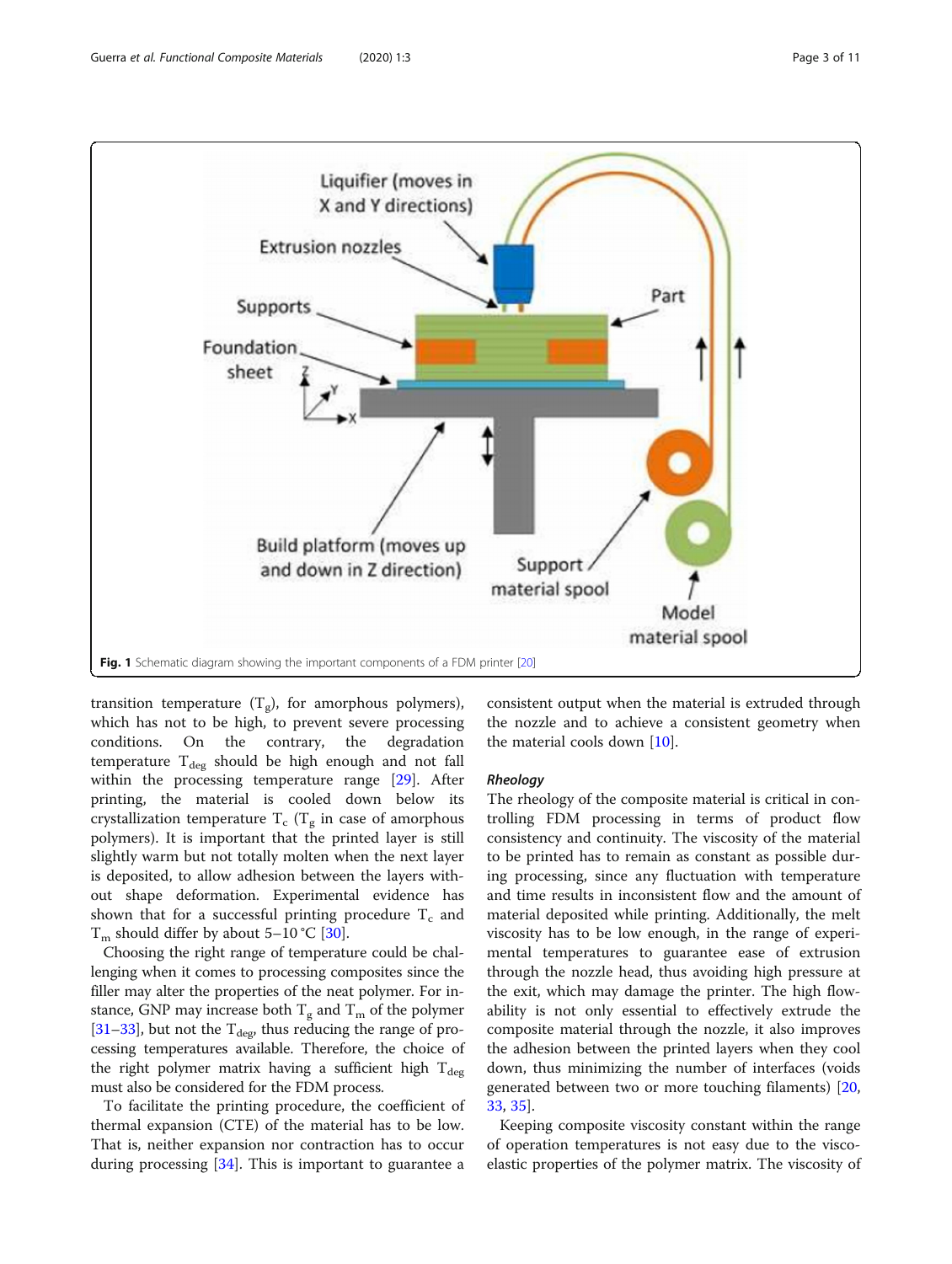the composite may change by passing from the liquefier to the printing support (different temperatures) as well as by changing the printing speed (deformation speed). When the molten composite is extruded from the nozzles at a defined speed, it passes through high shear stress regions (i.e. walls of the nozzles), which deform the flowing material at a certain rate (shear rate). An increase or decrease of the printing speed alters the shear rate in the material being processed. As the viscosity of non-Newtonian polymers depends on the shear rate, a change in printing speeds may affect the viscosity of the filament being printed [\[36](#page-10-0), [37](#page-10-0)]. It follows that only a range of optimal viscosities under the operative conditions can be defined, which depends on several parameters such as polymer matrix molecular weight, filler/ polymer interaction and filler concentration [[20\]](#page-10-0). For a given polymer/filler system (i.e. defined polymer molecular weight and polymer/filler thermodynamics), the viscosity increases with filler content and reaches the highest value when a percolated network of filler particles is formed in the matrix. Therefore, the main challenge to obtaining a consistent flow of thermally conductive composite during printing is to achieve percolation at low filler content to keep the viscosity within workable range. Therefore, to enhance TC, a low thermal percolation threshold is necessary in order to process the composite by FDM [[38\]](#page-10-0). Different parameters play a key role in defining the optimal percolation value such as the cost of the functional material, the 3D printer specifications (e.g. maximum acceptable pressure at the nozzle head nozzle) and the polymer/filler system (i.e. the percolation threshold will change depending on the polymer/filler system).

## Mechanical properties

The mechanical properties of the composites of interest must also be studied before printing. Flexibility is necessary to covert the composite material to filament before being fed in to the FDM printer, but it has to be rigid enough with high mechanical strength to draw it from the feeding system without being plastically deformed. However, brittleness is not desired, since the material cannot break while being pulled from the feeding system. Finally, the material has to be hard enough to prevent surface wearing and tearing  $[30]$  $[30]$ . The number of parameters to consider is significant since they depend on the polymer/ filler system and the 3D printer specifications. Moreover, authors usually pay attention to the properties of the printed product and very few papers report the characteristics of the feeding material [[9](#page-10-0), [21,](#page-10-0) [39](#page-10-0)].

## Influence of FDM parameters on thermal conductivity

The different parameters discussed above affect the TC of the FDM printed object although, it is not easy to compare quantitatively the effect of each parameter on the TC after FDM since the printed samples can be highly anisotropic. Moreover, the effects of voids and printing orientation, feeding and printing rates, nozzle and printing bed temperature also need to consider as they too contribute to the final TC of the printed object.

# Void formation and printing direction effects on TC

The layer-by-layer deposition of the composite material is a key factor in modulating the properties of the final product since different morphologies at the interfaces are created. The molten material assumes a spherical shape when it is extruded from the printer nozzle but, it becomes more elliptical as deposited onto the substrate, thus, creating voids between adjacent printed filaments. The voids break the continuity of the material as insulating walls against thermal flow. However, if the voids are aligned along a specific direction a continuous thermal pathway is realized along the direction perpendicular to that one. For instance, when an external heat stimulus is applied to a 3D system x-y-z, a smooth constant thermal conductive flow is realized along the y-axis if the voids are all aligned in the x-z direction [[9,](#page-10-0) [40\]](#page-10-0). It is possible to control the alignment of voids, hence the thermal flow, by properly tuning the printing direction as shown in Fig. [2](#page-4-0):

It is evident that when the three layers are all printed along the y-axis, the voids are oriented in the x-z directions and a continuous pathway for thermal flow is realized along the y-axis (Fig.  $2$  (a) and (b)). If one of the three layers, the middle one in Fig.  $2(c)$  $2(c)$  is not aligned in the same direction, then that specific layer becomes a discontinuity to the heat flow and thermal conduction along y-axis is lower, see Fig. [2](#page-4-0) (d). In particular, for the middle layer the voids are aligned along the y-axis and act as insulating "bubbles" on the thermal flow along that direction. Shemelys et al. [\[41](#page-10-0)] prepared both composites of ABS with graphite and with CNTs by extrusion and post-processed them by FDM. The wide distribution of the voids created upon printing resulted in poor thermal conduction of the final printed composite (TC method: hot-disk). Yunchao et al. [\[40\]](#page-10-0) were able to improve the TC of polyamide 6 (PA6) with inclusion of 50 wt% graphite from 0.5 W/mK to 6 W/mK when printing the layers along the same direction (TC method: hot disk).

It must be highlighted that two conditions are necessary to achieve a thermal pathway along the printing direction (y in the example above). Besides the alignment of voids along the appropriate directions (x and z in the example above), filler particle alignment along the printing direction is also essential. Indeed, no thermal flow can be realised along a given axis if the conductive particles are not aligned along that axis and form an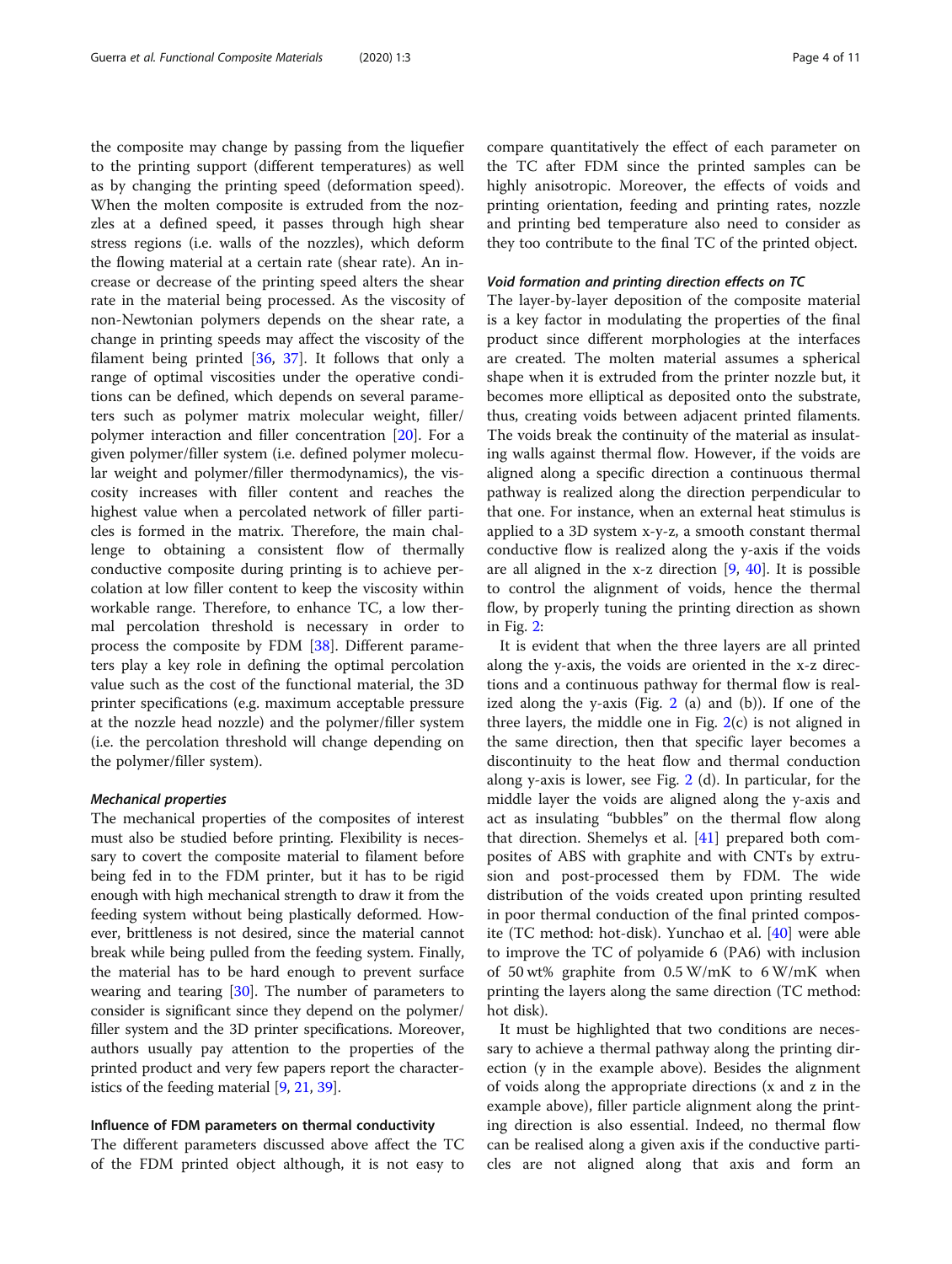<span id="page-4-0"></span>

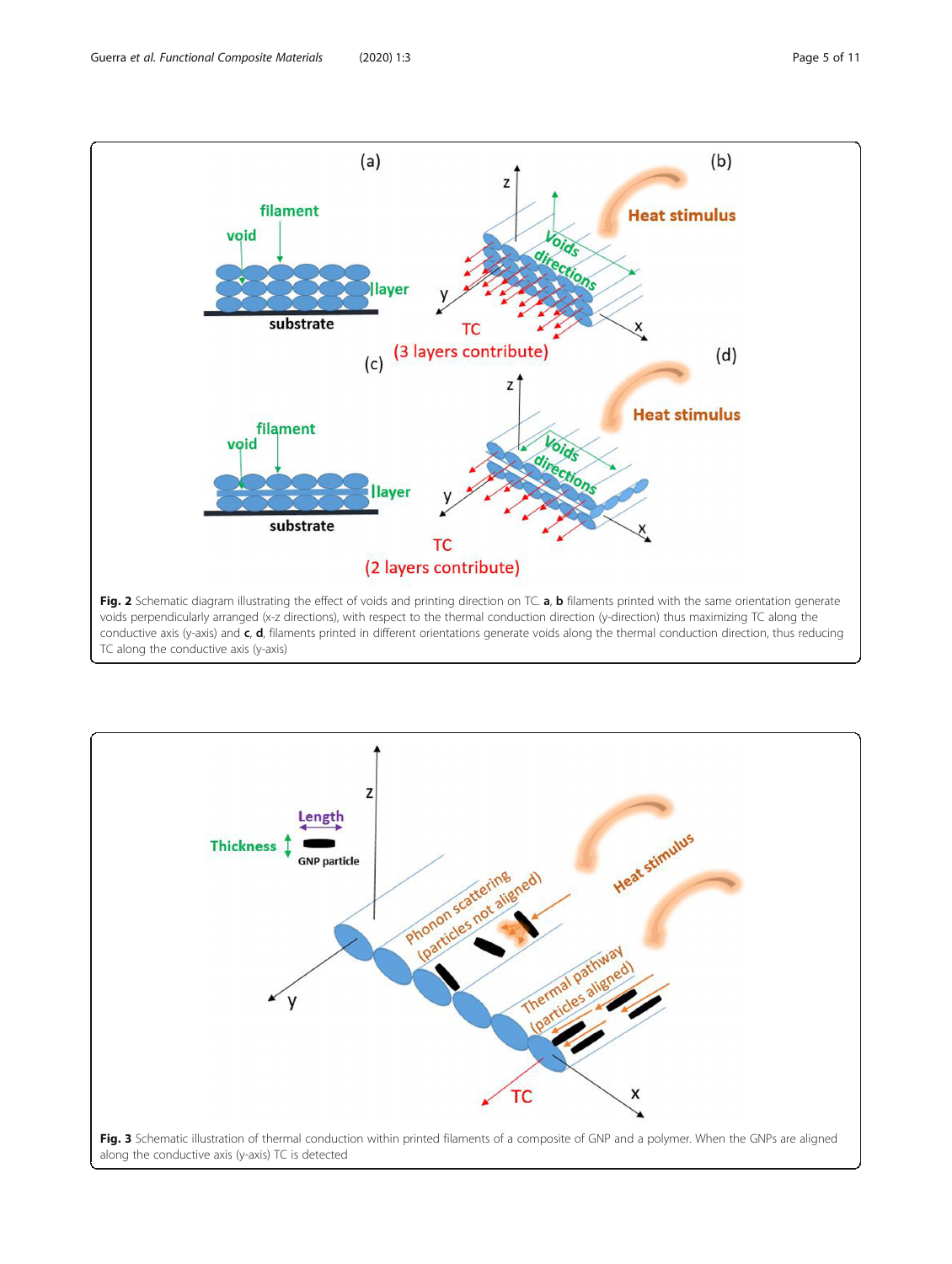interconnected 3D network within the matrix (perco-lated structure) with negligible phonon scattering [\[6](#page-10-0)] (and references therein). When dealing with 2D materials like GNPs, defining the concept of particle alignment is crucial to understanding the thermal conductivity of their composites. Thermal conduction is maximum along GNP particle length and minimum along its thickness due to phonon scattering, which decreases with the reduction in the number of layers (thickness) [\[42](#page-10-0)–[46\]](#page-10-0). It is essential for GNP composites to be conductive along a specific direction such that the GNP particles are arranged with the platelets facing along that direction  $[47]$  $[47]$ . Figure [3](#page-4-0) shows a schematic of GNP particle alignment in a 3D printed layer:

When the GNP particles are aligned in a way that their length lies along the y-axis, a thermal pathway is realized, given there is a greater chance the particles are touching then TC is detected along the y-axis when a heat stimulus is applied. In contrast, if GNP particles are not properly aligned along the y-axis, phonon scattering dominates upon application of heat and no TC can be detected in they-axis direction [[40\]](#page-10-0).

The alignment of filler particles in the printing direction can be achieved by orienting the polymer chains [[48,](#page-10-0) [49\]](#page-10-0). Polymer chains stretch as they are forced to pass through the printer head nozzle acting as an orienting pulling force onto filler particles and causing their alignment in the printing direction [\[9](#page-10-0), [50](#page-10-0)]. By way of example, Zhu et al. [\[51](#page-10-0)] prepared composites of PA12 with GNP (6 wt%) with a co-rotating twin screw extruder (screw diameter = 20 mm;  $L/D$  ratio = 40) and postprocessed them by compression moulding and FDM. The FDM samples showed higher through-in-plane TC than the compression moulded ones (1.2 W/mK and 0.2 W/mK respectively, TC method: laser flash) due to the alignment of GNP along the printing direction. Liao et al. [\[52](#page-10-0)] prepared composites of PA12 with carbon fibre (10 wt%) with a co-rotating twin screw extruder (screw diameter =  $35$  mm,  $L/D = 28$ ) and fed the filament to the FDM machine. The through-in-plane TC of the final sample improved from 0.2 W/mK to 0.8 W/mK when the carbon fibres were arranged in a way to create an oriented path, thus facilitating thermal flow. However, the overall TC value was low probably due to the voids in the TC direction (TC method: laser flash). In some instances, the nature and the shape of the filler particles prevents their alignment, as reported by Dorigato et al. [[53\]](#page-10-0), who prepared composites of ABS with CNTs (6 wt%) by using a twin screw extruder (screw diameter =  $16$  mm,  $L/D = 25$ ), before feeding the filaments to a FDM. The final composites had a low thermal conductivity ( $ca$  0.25 W/mK) probably due to the unfavourable orientation of the CNTs in ABS after printing (TC method: laser flash).

An interconnected system of filler particles (3D network) is needed to create a conductive path. Lebedev et al. [[38](#page-10-0)] prepared composites of PLA with graphite and CNTs using a mixer having counter-rotating blades before post-processing by FDM. They were able to obtain a TC of 4 W/mK for composites with 30 wt% graphite and 1 wt% CNTs (TC method: hot wire). The authors asserted that the CNT bridged the graphite particles, thus creating a three-dimensional hybrid network, which ultimately improved the TC of the final composites. Singh et al. [[54](#page-10-0)]improved the TC of ABS with exfoliated graphite (22 wt%) by adding the filler to a slurry of ABS and acetone. The mixture was dried and the resulting composites (recovered as a lump of materials) was broken in to smaller pieces before extrusion. The extruded filament was printed and the final material had a TC of 17.60 W/mK (TC method: hot disk). The corresponding composites prepared by direct mixing of the same graphite with ABS had a TC of 4.65 W/mK. It appears that the sludge of ABS and acetone somehow better facilitated the formation of a conductive graphite network.

# Effect of printing and feeding rates on TC

The printing rate (speed at which a filament is deposited) and feeding rates (speed at which the material is loaded into the nozzle) [\[20\]](#page-10-0) influence the thermal conduction of the final composite in terms of filament adhesion when printing. Layers not properly adhered to each other create large interfaces (voids) which lead to phonon scattering, hence low thermal conduction [\[40](#page-10-0), [41](#page-10-0)]. Overall, the higher the printing and feeding rates, the better the adhesion, hence the smaller the interfaces between the printed layers. In fact, high printing rate assures that the temperature of the extruded material is closer to the  $T_g$  ( $T_m$  for semi-crystalline materials) than the one printed using a slower printing rate, as the former results in better interactions and bonding among adjacent filaments [[9](#page-10-0), [55](#page-10-0)]. Likewise, for a given printing rate (feeding rate), high feeding rate (low printing rate) allows printing of thicker filaments, which are able to adhere better than thinner ones, even though there is a loss in geometrical resolution [[9](#page-10-0), [56](#page-10-0)].

## Effect of nozzle and cooling bed temperature on TC

Nozzle temperature and the building platform temperature (cooling bed) are crucial in determining the quality of the final product since they influence the physical properties of the printing materials in terms of viscosity and crystallization [\[10](#page-10-0), [20,](#page-10-0) [21](#page-10-0)]. Overall, a constant flow through the nozzle due to an appropriate viscosity guarantees a uniform material with a low concentration of defects, both on the microscopic (i.e. voids, polymer chain adhesion) and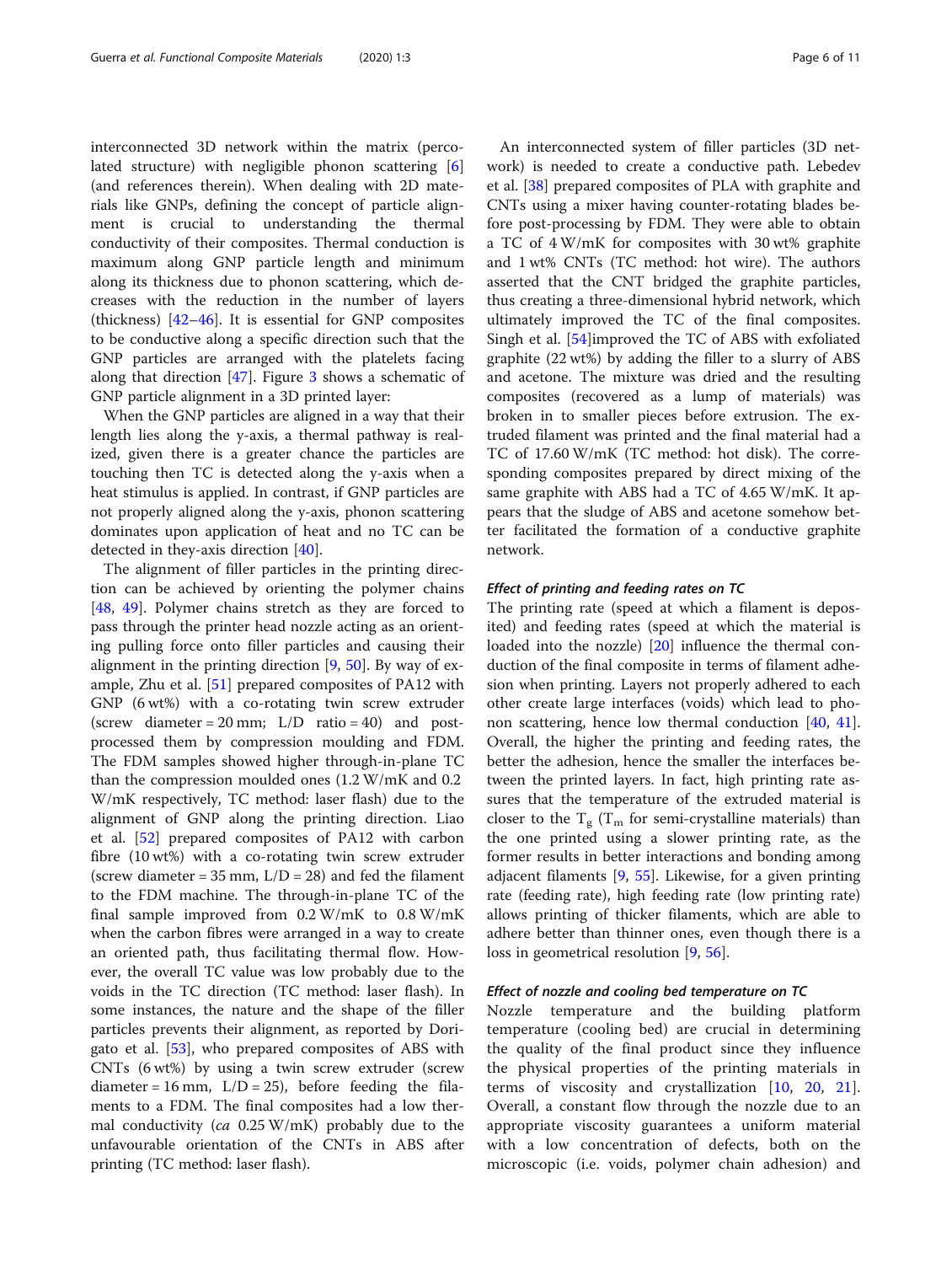macroscopic (i.e. constant shapes and regular amounts of deposited material) level [\[56](#page-10-0)]. This reduces the probability of phonon scattering hence better thermal conduction is achieved [[40\]](#page-10-0). Indeed, as explained before, the presence of defects generate structural discontinuities inside of the material, thus, disrupting the phonon path, which ultimately causes phonon scattering, hence low thermal conduction [[6](#page-10-0)] (and references therein). Additionally, crystallization realized under controlled conditions produces more highly crystalline materials, known to dissipate heat more efficiently [[39,](#page-10-0) [57](#page-10-0)].

The nozzle temperature has to be set in a way to ensure that the composite matrix material is fully molten since the presence of un-melted polymer leads to uneven temperatures inside the nozzle, which may cause a reduction in crystallinity upon material solidification [[39\]](#page-10-0). Indeed, polymer chains will not behave uniformly when they are not subject to the same temperature regime during printing, since they will experience different crystallization rates when cooling. Some chains may crystallize from very high temperatures, while others crystallize from lower temperatures, leading to a product with non-homogeneous properties [[21\]](#page-10-0). Furthermore, the nozzle temperature has to guarantee an easy flow of the material as well as having a viscosity to keep shape after printing [[30\]](#page-10-0).

The bed temperature mainly influences the crystallization process. When the bed temperature is much lower than the nozzle temperature, the printed material will experience non-isothermal crystallization, which may reduce polymer crystallinity. By contrast, if the cooling temperature is closer to the nozzle temperature, the printing material will experience a quasi-isothermal crystallization, which ultimately may produce a highly crystalline material [[21\]](#page-10-0).

Figure 4 shows a schematic diagram of the optimal nozzle/ and bed temperature ranges for semi-crystalline

polymers, constructed from experimental evidence reported in literature.

# Summary of composites of polymers and carbonaceous additives prepared by FDM

Table [1](#page-7-0) lists the main properties of 3D printed (FDM) of composites of polymers with carbonaceous additives reported in literature at the time of writing.

As evident from Table [1,](#page-7-0) composites of polymers and GNP/graphene printed by FDM are seldom reported and of those only a few authors focus their research on studying TC. Likewise, the electrical properties of these FDM printed composites are also rarely analysed. Gnanasekaran et al. [\[39\]](#page-10-0), Wei et al. [[10](#page-10-0)] and Yu et al. [\[67](#page-10-0)], prepared composites of a polymer and graphene by FDM and obtained EC values not higher than  $1 S/m$ . The aggregation of graphene during printing caused inhomogeneities, poor (nano) filler dispersion and distribution, which ultimately resulted in poorly performing FDM printed composites. Gnanasekaran et al. [[39\]](#page-10-0) also studied the properties of composite of PBT and MWCNTs and the final printed composites displayed an increase in EC up to 10 S/m. The author assigned the improved performance to the alignment of the MWCNTs upon printing.

Reports on CF based composites prepared by FDM are much more common and the natural alignment of CF along the printing filaments confers the final products with exceptional mechanical properties (see Table [1](#page-7-0)). However, GNP is a valid alternative to manufacturing functional materials by FDM as proven by Dingchun et al. [\[51](#page-10-0)], who prepare composites of PA12 and GNP (6 wt%) showing similar mechanical properties to the composites of PA12 with CF (6 wt%) prepared by Liao et. al. [[52](#page-10-0)] Indeed, the concurrent alignment of the voids and GNP particles in the tensile direction resulted in an increase in Young's modulus of ca 50% with respect to the neat PA12 and an increase of 7% compared to the

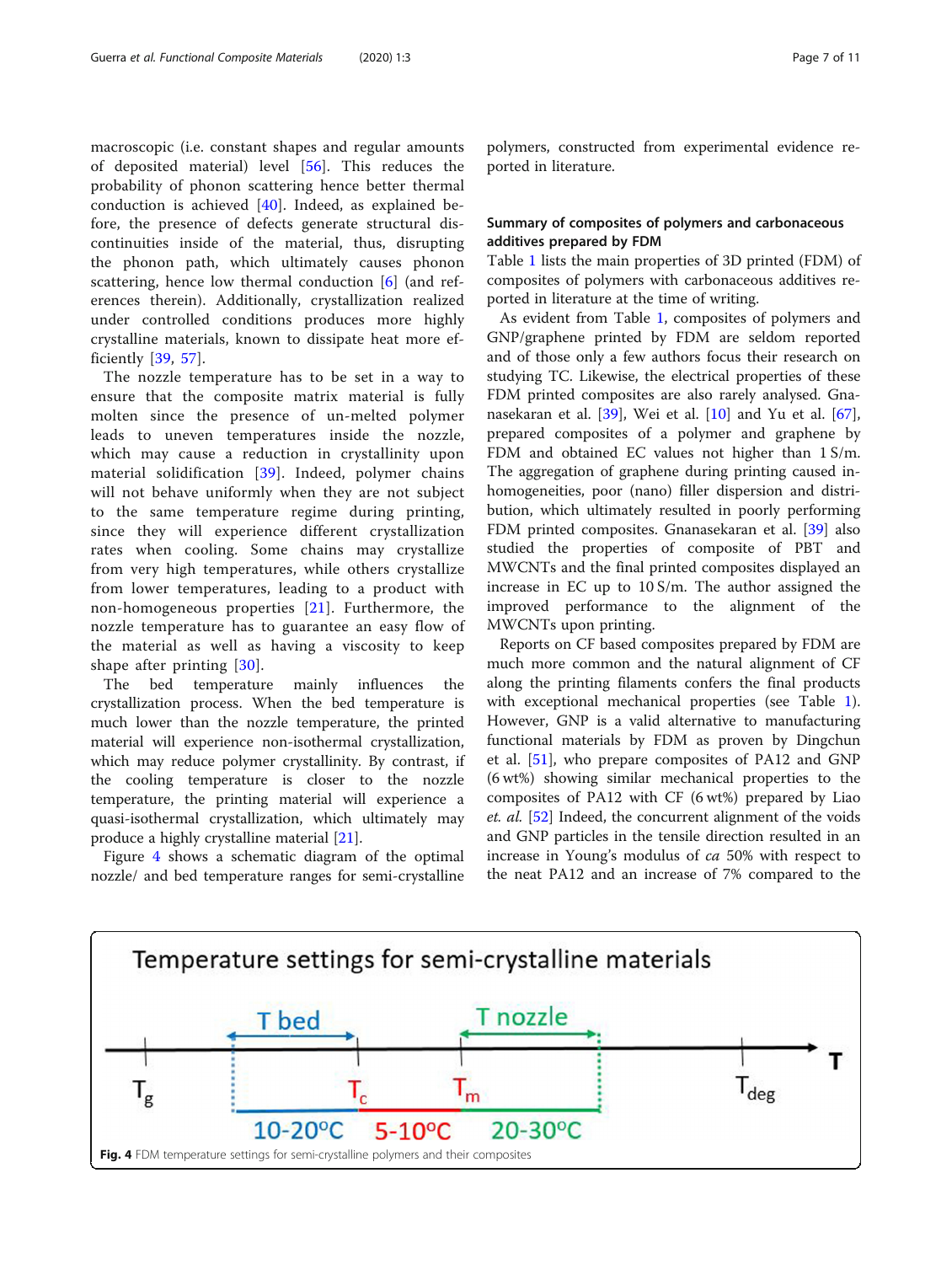| Matrix                | Filler                                         | Properties                                                                                                                                | References |
|-----------------------|------------------------------------------------|-------------------------------------------------------------------------------------------------------------------------------------------|------------|
| Thermal properties    |                                                |                                                                                                                                           |            |
| ABS                   | $^{\circ}$ CF(13 wt%)                          | CTE(µm/m°C):9.85; TC (W/mK):0.4 (in-plane)                                                                                                | $[58]$     |
| PLA                   | <sup>D</sup> Graphite (30 wt%)/CNT(1<br>$wt\%$ | TC(W/mK):5                                                                                                                                | $[38]$     |
| PLA                   | Graphene                                       | $\Delta T$ (°C): 0.5; (Voltage applied: 10 V, time: 300 s)                                                                                | $[59]$     |
| PA6                   | Graphite (50 wt%)                              | TC(W/mK):5.5 (through-plane)                                                                                                              | $[40]$     |
| ABS                   | CNT(8 wt%)                                     | $\Delta T$ (°C):250; (Voltage applied:24 V,10s)                                                                                           | $[53]$     |
| ABS                   | Graphite (4.3vol%) CF(1.7vol%)                 | TC(W/mK):0.4 (in-plane)<br>TC(W/mK):0.2 (in-plane)                                                                                        | $[41]$     |
| ABS                   | Graphite (21.7w%)                              | TC(W/mK):17.60                                                                                                                            | $[54]$     |
| <b>PA12</b>           | GNP(10 wt%)                                    | TC(W/mK):1.2                                                                                                                              | $[51]$     |
| <b>PA12</b>           | CF(10 wt%)                                     | TC(W/mK):0.8                                                                                                                              | $[52]$     |
| Electrical properties |                                                |                                                                                                                                           |            |
| ABS                   | CNT (10 wt%)                                   | EC (S/cm):3.3x10 <sup>-6</sup>                                                                                                            | [60]       |
| PLA                   | bMWCNT (10 wt%)                                | EC $(S/cm): 6x103$                                                                                                                        | [61]       |
| PCL                   | $\text{CB}$ (15 wt%)                           | Electrical resistance ( $k\Omega$ ): 19 (60s)                                                                                             | [62]       |
| Epoxy                 | $CNF(4 wt\%)$                                  | Surface resistivity ( $\Omega$ /sq.):1000; Volume resistivity ( $\Omega$ cm):1000                                                         | [63]       |
| TPU                   | MWCNT (3 wt%)                                  | Relative resistance (R/R0):6 (tensile strain: 50%, 20 cycles)                                                                             | [64]       |
| PLA                   | CF(20 wt%)                                     | Relative resistance (R/R0):3.5 (tensile strain:1.7%, stress: 20 MPa)<br>Relative resistance (R/R0):1.2 (tensile strain:5%, Force (N):100) | [65]       |
| ABS                   | CNT(8 wt%)                                     | Electrical resistivity ( $\Omega$ cm):1                                                                                                   | $[53]$     |
| ${}^d$ PEI            | <b>MWCNT</b>                                   | Resistance $(\Omega)$ :15.37 (220 s under cyclical mechanical loading)                                                                    | [66]       |
| PBT                   | CNT(0.04vol%)                                  | EC(S/m):10                                                                                                                                | $[39]$     |
|                       | Graphene (0.09vol%)                            | EC(S/m):1                                                                                                                                 |            |
| ABS                   | Graphene (8 wt%)                               | EC(S/m):0.01                                                                                                                              | $[10]$     |
| PLA                   | Graphene (8 wt%)                               | EC(S/m):1                                                                                                                                 | [67]       |
|                       | CNT(8 wt%)                                     | EC(S/m):1                                                                                                                                 |            |
| ABS                   | CB(1.32vol%)                                   | $EC(S/cm):10^{-8}$                                                                                                                        | [68]       |
|                       | CNT(1.38vol%)                                  | EC(S/cm):0.01                                                                                                                             |            |
| ABS                   | CB(15 wt%)                                     | Resistivity ( $\Omega$ ·m):120@1 Hz                                                                                                       |            |
| PLA                   | GNP(8 wt%)                                     | Capacitance (µF): 28@0.5 µA                                                                                                               | [69]       |
| PMMA                  | GNP (10 wt%)                                   | EC(S/cm):14.2                                                                                                                             | $[70]$     |
|                       | Mechanical properties                          |                                                                                                                                           |            |
| ABS                   | MWCNT (10 wt%)                                 | E (MPa): 1600; $\sigma(MPa)$ : 56; $\varepsilon(\%)$ : 5                                                                                  | [60]       |
| ABS                   | $CNT(3 wt%) + CF$                              | E (MPa): 3400                                                                                                                             | $[71]$     |
| PLA                   | CF (6.6 vol%)                                  | E (MPa): 20000; $\sigma(MPa)$ :180; $\varepsilon$ (%): 1                                                                                  | $[72]$     |
| ABS                   | CF (10 wt%)                                    | E (MPa):7900; $\sigma(MPa)$ :37.4; $\varepsilon$ (%): 5                                                                                   | $[73]$     |
| PLA                   | Graphene (0.5 wt%)                             | E (MPa):2000; $\sigma(MPa)$ :40; $\varepsilon$ (%): 25                                                                                    | $[74]$     |
| PLA                   | MWCNT (0.5 wt%)                                | E (MPa):2500; $\sigma(MPa)$ :40; $\varepsilon$ (%): 25                                                                                    | $[74]$     |
| ABS                   | CF(7.5 wt%)                                    | E (MPa):2500; σ(MPa):25; Ductility (%): 3                                                                                                 | $[75]$     |
| PLA                   | CF (13 wt%)                                    | E increase (%):350; σ(MPa):200                                                                                                            | $[76]$     |
| ABS                   | CF (30 wt%)                                    | Ε (MPa):13000; σ(MPa):60                                                                                                                  | $[77]$     |
| Epoxy                 | CF                                             | E (GPa):161.4;o(MPa):793                                                                                                                  | $[78]$     |
|                       |                                                | Flexural modulus (GPa):144; Flexural strength (MPa):202                                                                                   |            |

<span id="page-7-0"></span>Table 1 Main properties of composites of polymers with carbonaceous additives prepared by FDM as reported in literature. <sup>a</sup> CF: carbon fibre, <sup>b</sup> CNT/MWCNTs: carbon nanotube/multi-walled carbon nanotubes, <sup>c</sup> CB: carbon black, <sup>d</sup> PEI: Poly(ether imide)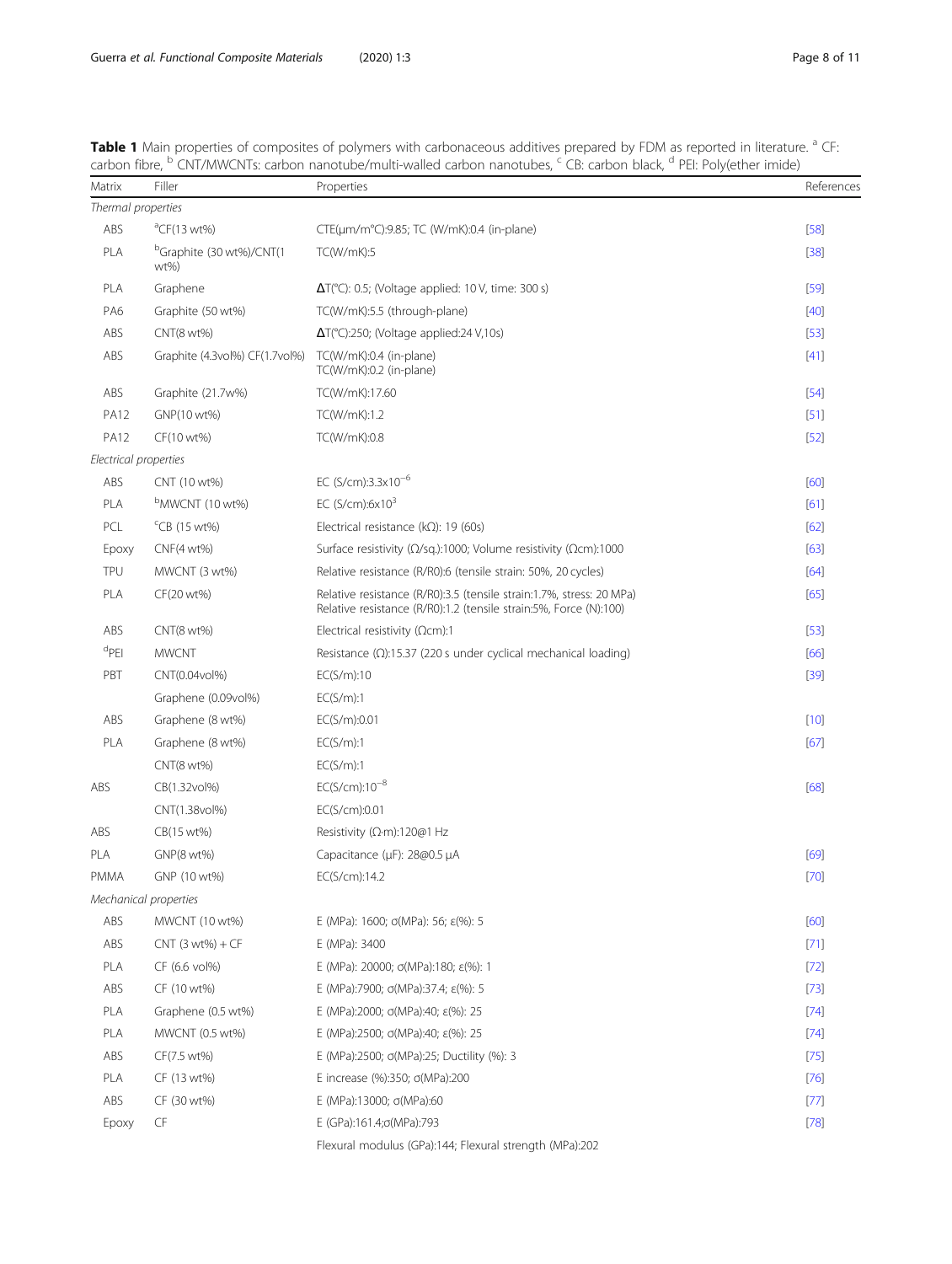Guerra et al. Functional Composite Materials (2020) 1:3 Page 9 of 11

| <b>Table 1</b> Main properties of composites of polymers with carbonaceous additives prepared by FDM as reported in literature. <sup>a</sup> CF:         |  |
|----------------------------------------------------------------------------------------------------------------------------------------------------------|--|
| carbon fibre, <sup>b</sup> CNT/MWCNTs: carbon nanotube/multi-walled carbon nanotubes, <sup>c</sup> CB: carbon black, <sup>d</sup> PEI: Poly(ether imide) |  |
| (Continued)                                                                                                                                              |  |

| Matrix      | Filler                | Properties                                                                                                             | References |
|-------------|-----------------------|------------------------------------------------------------------------------------------------------------------------|------------|
| PLA         | <b>CF</b>             | Flexural modulus (GPa): 10; Flexural strength (MPa):180 (T <sub>liquefier</sub> = 210 °C, layer thickness = 0.5<br>mm) | [20]       |
| PLA         | Modified CF           | Flexural modulus (MPa):91; Flexural strength (MPa):156                                                                 | $[79]$     |
| Epoxy       | SiC/C (31vol%)        | E (GPa):24.5; $\sigma$ (MPa):66.2                                                                                      | [80]       |
| Nylon       | CF (34.5vol%)         | σ (MPa):500; ε(%): 1.7 (6CF layers)                                                                                    | [81]       |
| ABS         | CF(1.4vol%)           | σ (kN):1.5; Stroke (mm):4.5                                                                                            | $[82]$     |
| TPU         | MWCNT(3 wt%)          | σ(MPa):3; ε(%):50 (20 cycles, linear biaxial sensor)                                                                   | $[64]$     |
| ABS         | CF(13 wt%)            | E (MPa):71; $σ(MPa):7$                                                                                                 | $[58]$     |
| PLA         | CF(20 wt%)            | $\sigma(MPa):32.5; \epsilon(\%): 1.7$                                                                                  | [65]       |
|             |                       | Flexural strength (MPa):68.2; Flexural strain(%):5                                                                     |            |
| PEI         | CNT                   | σ(MPa):120; ε(%):5                                                                                                     | [66]       |
| PLA         | Graphene(8 wt%)       | σ(MPa):60; ε(%):4                                                                                                      | $[50]$     |
| ABS         | Graphene (8 wt%)      | E (MPa):3500;σ(MPa):2700                                                                                               | $[9]$      |
| ABS         | CF(18 wt%)            | $\sigma(MPa):58.6$                                                                                                     | $[30]$     |
| PLA         | Recycled CF           | E (GPa):20;o(MPa):250                                                                                                  | $[83]$     |
|             |                       | Flexural modulus (GPa):13;Flexural strength (MPa):250                                                                  |            |
| ABS         | CNT(8 wt%)            | σ(MPa):37;ε(%):7                                                                                                       | $[53]$     |
| ABS         | Graphite(4.3vol%)     | σ(MPa):37.55; ε(%):6                                                                                                   | $[41]$     |
|             | CF(1.7vol%)           | $\sigma(MPa):35.73; \varepsilon(\%):10$                                                                                |            |
| <b>PA12</b> | GNP(6 wt%)            | E (MPa):2252; $\sigma(MPa)$ :41; $\varepsilon$ (%):12                                                                  | $[51]$     |
| <b>PA12</b> | CF(6 wt%)             | E (MPa):2700; σ(MPa):80; ε(%):5                                                                                        | $[52]$     |
| PLA         | Graphene              | E (GPa):4; Nanohardness (MPa):146                                                                                      | $[84]$     |
|             |                       | Wear volume loss $(mm^3):3.5$ (20 N, 30s)                                                                              |            |
|             |                       | Creep displacement (µm):0.3 (25mN, 1 s)                                                                                |            |
| PLA         | Graphene (2 wt%)      | Ε (MPa):900; σ(MPa):60                                                                                                 | $[67]$     |
|             |                       | Flexural modulus (MPa):3070; Flexural strength (MPa):94.2                                                              |            |
|             | CNT (2 wt%)           | Flexural modulus (MPa):2620; Flexural strength (MPa):82                                                                |            |
| PA6         | CF(25vol%)            | E (GPa):53                                                                                                             | $[85]$     |
| PEEK        | MWCNT(5vol%)          | Ultimate strength (MPa): 105                                                                                           | [86]       |
| PA6         | CF(40vol%)            | E (GPa):68 ± 6; $\sigma(MPa)$ :700 ± 70                                                                                | $[87]$     |
| TPU/<br>PLA | GO(5 wt%)             | E (MPa): 55                                                                                                            | [88]       |
| PEEK        | CF(28vol%)/GNP(5vol%) | E (GPa): 7                                                                                                             | [89]       |
| EVA         | Graphite (40 wt%)     | Compressive strength (MPa): 30; Hardness (Shore D): 28                                                                 | $[90]$     |
| PLA         | GNP(10 wt%)           | E:2.4 GPa; σ: 40 MPa                                                                                                   | $[91]$     |
| ABS         | MWCNT(8 wt%)          | E (MPa): $2150 \pm 80$ ; $\sigma(MPa)$ : $46.9 \pm 0.9$ ; $\varepsilon(\%)$ : $4.0 \pm 0.7$                            | $[92]$     |
| PLA         | GNP(12 wt%)           | E (GPa): $3.5 \pm 0.048 \pm 0.257$                                                                                     | $[93]$     |

correspondent compression moulded sample. The value of E reported (2252 MPa) is close to that obtained by Liao et. al [[52](#page-10-0)] (2700 MPa). In some instances, a combination of CF and GNP can improve the mechanical properties of the matrix they are added to. Indeed, Papa-georgiou at al [[89\]](#page-10-0). increased the value of E for PEEK by adding GNP (5 vol%) and CF (28 vol%) and the authors proposed that the high aspect ratio of both CF and GNP limited the mobility of PEEK chains, thus increasing the stiffness. GNP has also been added to biocompatible polymers such as PLA and printed by FDM. By way of example, Prashantha et al. [[91](#page-10-0)] improved the mechanical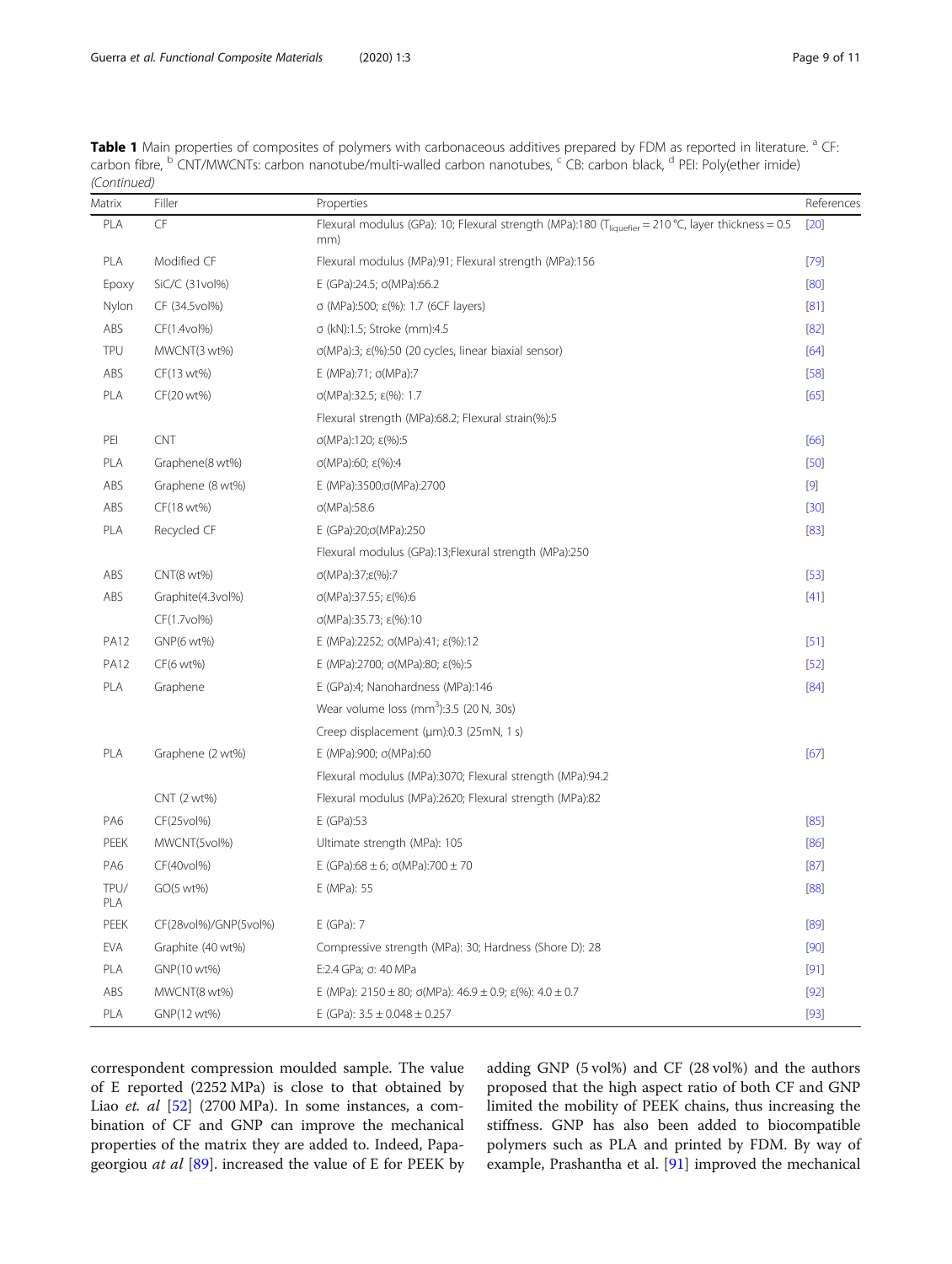properties of PLA by preparing composites with GNP (10 wt%) by FDM and the authors proposed that this improvement was derived from the compatibility between GNP and PLA, which in turn facilitated GNP dispersion in the matrix. Composites of PLA with GNP were also used to prototype capacitors manufactured by FDM. Foster et al. [[69](#page-10-0)] added GNP (8 wt%) to PLA and manufactured a pseudo-capacitor by FDM which had a capacitance of  $ca$  28 μF (under a current of 0.5 μA). The authors asserted that even though the value obtained was not as competitive as current capacitors on the market, FDM presents an alternative route to prepare such electronic devices.

Other authors have explored the viability of FDM to print composites of polymer blends and modified GNP. Chen et al. [[88\]](#page-10-0) prepared composites of TPU/PLA with GO (5 wt%) and they obtained improvement mechanical properties which the authors ascribed to reduced porosity of the printed part achieved by modulating the printing direction of the filaments.

# Conclusions

FDM may be employed to print composites of thermoplastics with GNP and other carbonaceous fillers (e.g. MWCNTs, CF), in order to obtain objects with improved TC and potentially other properties. To the best of our knowledge, just a few papers have been published on FDM of composites of polymers and graphene(s), yet the concept is routinely proposed as a route to manufacture products that not only could have enhanced properties but also have functional properties in different directions in the same product, e.g. in battery applications. The technical challenges to successfully 3D print filled polymers by FDM still remain and, there is an immediate need for both innovative solutions and systematic studies that address these challenges.

In this mini-review, we have discussed the key parameters that must be considered to successfully produce a product from GNP filled polymers by FDM, with the target of achieving enhanced TC. Ostensibly, FDM is an extrusion process where the homogeneity of the feedstock material and the thermal, mechanical and rheological properties of the composite material are key to ensuring continuity of the printing process and the quality and functionality of the final product.

Furthermore, there are a number of FDM processing parameters that must be considered and which ultimately will determine the TC value obtained, including the presence of voids, orientation effects, feeding and printing rates, nozzle and printing bed temperatures. The voids break the continuity of the printing material acting as insulating walls against thermal flow. However, if the voids are aligned in a specific direction a continuous thermal pathway is realized in the perpendicular direction. The printing and feeding rates influence the thermal conduction of the final composite in terms of filament adhesion during printing the material. Layers not properly adhered to each other create large interfaces which lead to phonon scattering, hence low thermal conduction. Overall, the higher the printing and feeding rates, the better the adhesion, hence the smaller the interfaces between printed layers. Nozzle temperature and cooling bed temperature are crucial in determining the quality of the final product since they influence the physical properties (i.e. melt viscosity and crystallization of the composite material. When the composite matrix is a semi-crystalline polymer, the nozzle temperature should be set close to the  $T_m$  (up to *ca* 30 °C higher), while the bed temperature should be set ca 10-20 °C below the  $T_c$ .

While the published literature on FDM of carbon fibre based composites is more common and to a lesser extent on CNTs, FDM of GNP based composites is a viable alternative to preparing bespoke complex products having functional properties. Indeed, the alignment of GNP in the printing direction will lead to products with combinations of remarkable properties and in different directions if required, e.g. thermal and mechanical properties. However, if the hype is to be overcome a more fundamental understanding of processingstructure-property relationships is required if GNP filled polymers can be printed by FDM in to useful products.

#### Abbreviations

GNP: Graphene nanoplatelets; FDM: Fused deposition model; TC: Thermal conductivity; AM: Additive manufacturing; CAD: Computer-Aided Design; ABS: Acrylonitrile butadiene styrene; PLA: Poly(lactic acid); CL: Poly(caprolactone); PC: Poly(carbonate); PEEK: Poly(ether-ether-ketone);  $T_{\text{q}}$ : Glass transition temperature;  $T_{\text{deq}}$ : Degradation temperature;  $T_c$ : Crystallization temperature;  $T_m$ : Melting temperature; CTE: Coefficient of thermal expansion; MFI: Melt flow index; PA6/PA12: Poly(amide) 6/12; TPU: Thermoplastic polyurethane; PEI: Poly(etherimide); PBT: Poly(butyl terephthalate); CNT: Carbon nanotube; MWCNT: Multiwall-carbon nanotube; CB: Carbon black; SiC: Silicon carbide; GO: Graphene Oxide

#### Acknowledgements

VG thanks the EPSRC (EP/L016389/1) and Thomas Swan Ltd. for funding an EngD.

#### Authors' contributions

TMcN conceived the topic; TMcN and VG drafted the article; TMcN, VG and CW reviewed and corrected the article. The authors read and approved the final manuscript.

#### Funding

This work was funded by the EPSRC (Grant No.: EP/L016389/1) and Thomas Swan Ltd., UK.

#### Availability of data and materials

All data generated or analyzed during this study are included in this published article.

## Competing interests

The authors declare that they have no competing interests.